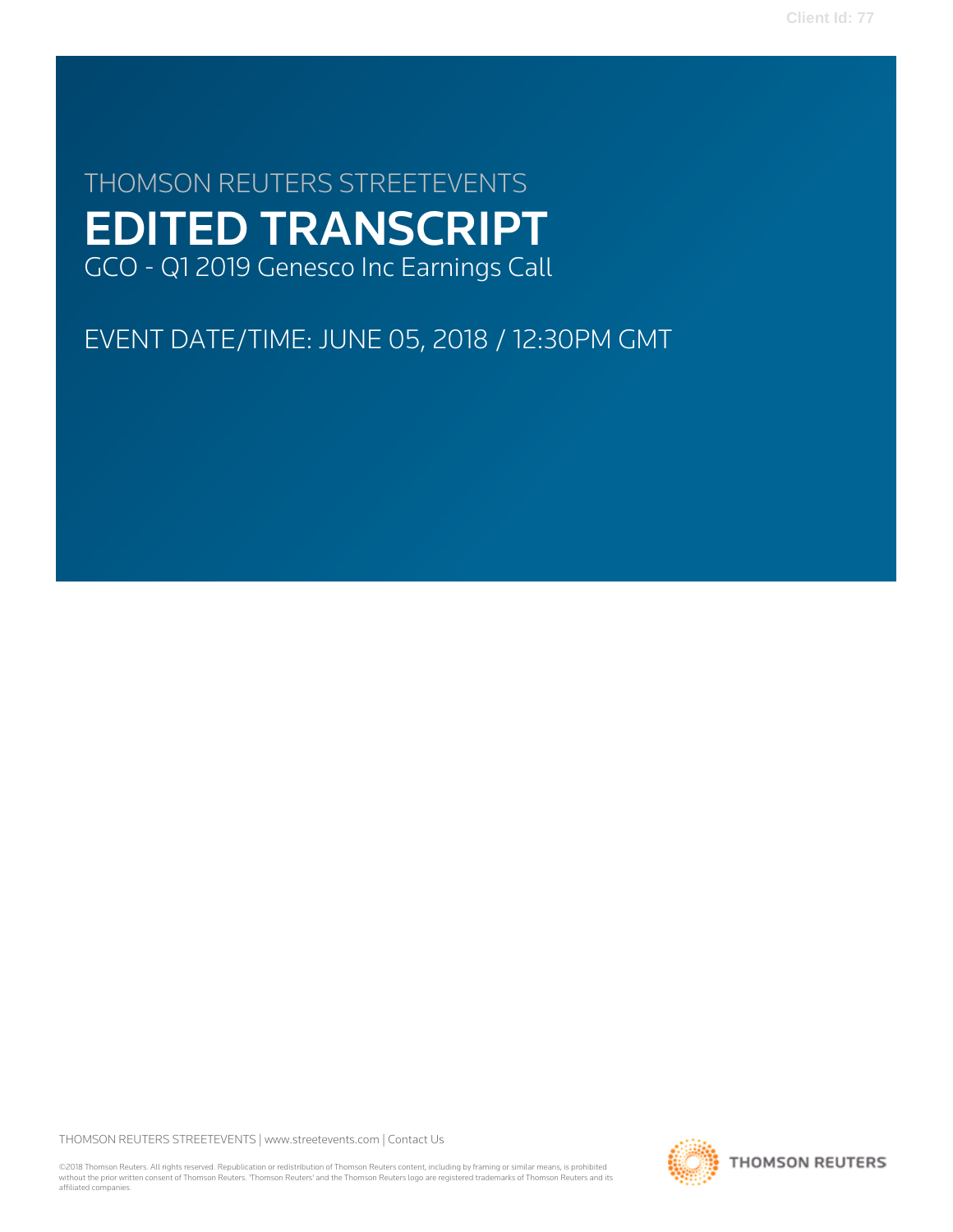#### **CORPORATE PARTICIPANTS**

**[Bob Dennis](#page-1-0)** Genesco Inc. - Chairman, President, and CEO **[Mimi Vaughn](#page-4-0)** Genesco Inc. - SVP Finance and CFO

### **CONFERENCE CALL PARTICIPANTS**

**[Pamela Quintiliano](#page-8-0)** SunTrust Robinson Humphrey - Analyst **[Janine Stichter](#page-9-0)** Jefferies LLC - Analyst **[Jonathan Komp](#page-9-1)** Robert W. Baird & Company, Inc. - Analyst **[Mitch Kummetz](#page-10-0)** Pivotal Research Group LLC - Analyst **[Laurent Vasilescu](#page-11-0)** Macquarie Research - Analyst **[Erinn Murphy](#page-13-0)** Piper Jaffray & Co. - Analyst

#### **PRESENTATION**

#### **Operator**

Good day, everyone, and welcome to the Genesco first-quarter fiscal 2019 conference call. Just a reminder, today's call is being recorded.

Participants on the call expect to make forward-looking statements. These statements reflect the participants' expectations as of today, but actual results could be different. Genesco refers you to this morning's earnings release and to the Company's SEC filings, including the most recent 10-K filing, for some of the factors that could cause differences from the expectations reflected in the forward-looking statements made during the call today.

Participants also expect to refer to certain adjusted financial measures during the call. All non-GAAP financial measures referred to in the prepared remarks are reconciled to their GAAP counterparts in the attachments to this morning's press release and in schedules available on the Company's homepage under investor relations in the quarterly results section.

<span id="page-1-0"></span>I will now turn the call over to Bob Dennis, Genesco's Chairman, President, and Chief Executive Officer. Please go ahead, sir.

#### **Bob Dennis** - Genesco Inc. - Chairman, President, and CEO

Good morning and thank you for being with us. I'm joined today by our Chief Financial Officer, Mimi Vaughn. Our first-quarter results for the Company in total were in the range of our expectations.

We experienced continued strength in our US footwear businesses and improving, although still negative, trends at Lids following a difficult fourth quarter. Journeys in particular delivered a robust comp sales gain and significantly improved profitability.

Johnston & Murphy began the year with accelerating comp sales and a strong profit improvement as well. While across the Atlantic, a number of headwinds pressured Schuh's performance to start the year. In total, comps decreased 1%, with stores down 2% and e-commerce up 10%, building on our strong track record of e-commerce growth averaging double-digit increases over the last nine years.

First-quarter adjusted earnings per share was negative \$0.06 compared to adjusted earnings per share of positive \$0.06 a year ago, as strong improvements in Journeys and Johnston & Murphy were more than offset by the challenges at Lids and Schuh.

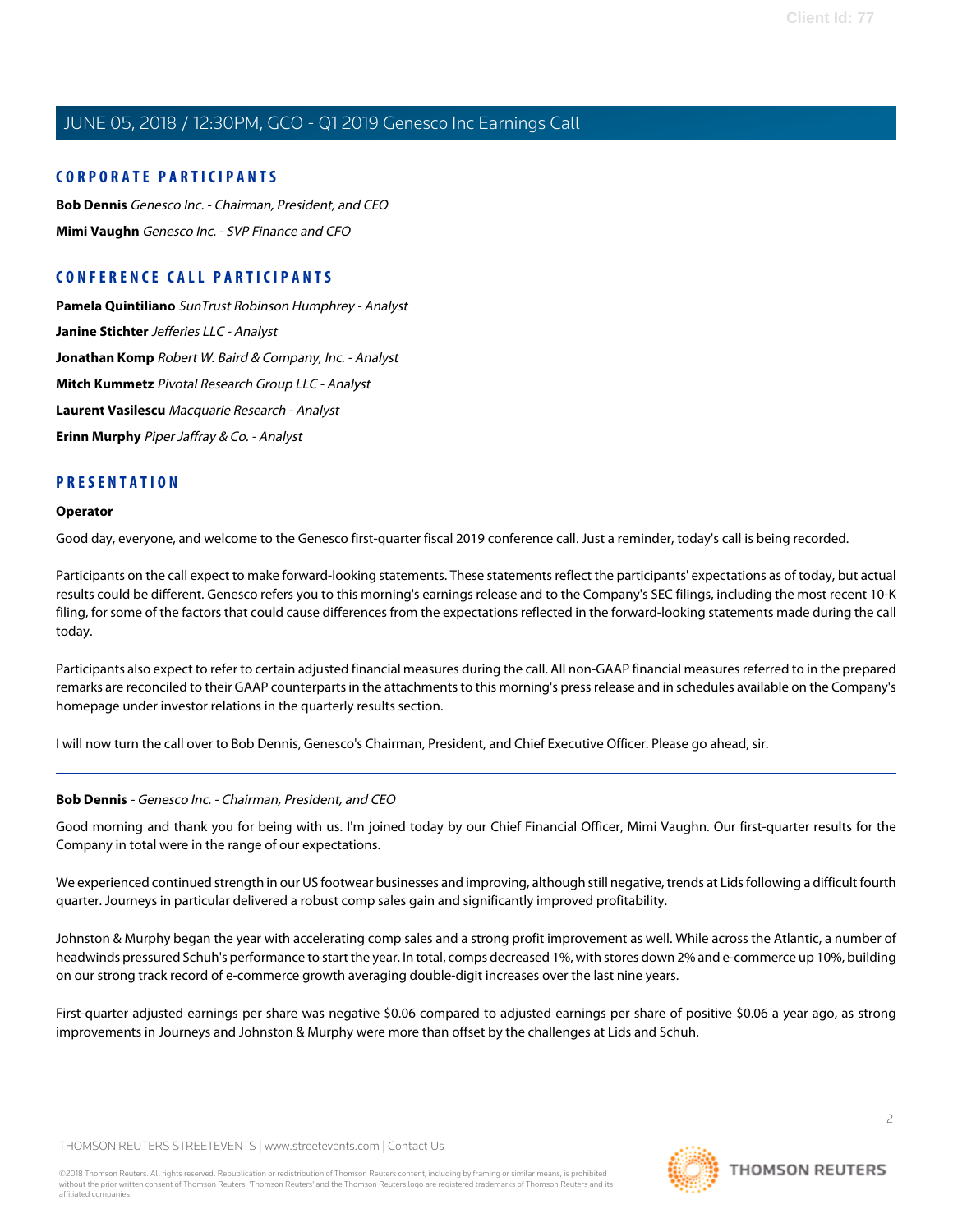As you know, the first quarter for Genesco is typically a low volume one with monthly comps shaped by the timing of tax refunds and the Easter holiday. From a merchandise perspective, sales are heavily influenced by how far winter stretches into the fiscal new year and when spring finally arrives.

After major shifts last year to a later February, tax refunds followed the same cadence this year, with the timing and levels of refunds aligning closely, resulting in little impact year over year. A cold snowy March allowed us to extend the boot season, which, along with an earlier Easter, led to strong comp results for the month.

While April sales were affected early on by the Easter offset, momentum on both sides of the Atlantic picked up during the last three weeks of the quarter, which coincided with the arrival of warmer weather that boosted sales of seasonal products. And this has carried over into May, with second-quarter-to-date comps trending better for all of our businesses than their Q1 results.

Looking at the performance of each of our businesses, starting with Journeys. The positive top-line momentum we experienced during the holidays continued in the first quarter on the strength of Journeys' current assortment.

The retro athletic and lifestyle athletic trends that have been driving our business have proliferated into a greater number of brands and franchises, which should provide us with momentum throughout the year. This classic fashion lifestyle product plays into the sweet spot of Journeys' positioning as the house of fashion for teen footwear.

Comps moderated as we thought they would after a strong double-digit Q4 performance. But came in above our expectations in Q1 with both store and e-commerce results nicely positive, fueled by demand for boots early in the quarter, athletic product throughout the quarter, and sandals and other spring merchandise later in the quarter. With the warmer weather, this momentum has carried into Q2 with a nice uptick in Journeys' comps thus far.

Shifting to Johnston & Murphy, following eight consecutive years of sales increases, it was a great start to the new year as we saw comps accelerate following a very solid fourth-quarter performance. J&M's on-trend casual footwear and apparel offering is resonating strongly with consumers, driving conversion and strong full-price selling, both in stores and online. And with the warmer weather, comps have accelerated even further thus far in Q2.

Lids' comps, while still negative, also showed a nice improvement in Q1 compared with the fourth quarter. We expected this to happen as we cleared the biggest headwinds by lapping the Cubs World Series win and as MLB became a larger part of the overall sales mix.

Comps halved the Q4 loss and were slightly better than we anticipated. And while SG&A deleveraged on the negative store comps, the impact on profitability was not as pronounced as it would have been had we not closed a number of underperforming stores and implemented aggressive cost-saving measures over the past several months.

Lids, like our other businesses, is subject to fashion cycles, and headwear is currently between trends, which we believe is a major driver of the lower traffic we have experienced. Lids as a category leader is positioned for the type of strong resurgence that Journeys has been enjoying once a new fashion driver emerged.

So we don't know the specific timing of when this will occur; history points to a rebound. Our long history with Lids hat stores shows almost a decade and a half of store four-wall profit in the teens and 20s, demonstrating tremendous ability to cycle through trends successfully.

Thus far in Q2, comps have improved further above Q1 levels. But we remain cautious until we anniversary the steep traffic declines that started toward the end of summer last year and we see the emergence of a new major fashion trend.

Turning to Schuh, the weak demand for footwear and apparel that drove a very promotional holiday season in the UK persisted into the new year. On top of this, Schuh was up against double-digit comps from Q1 last year.

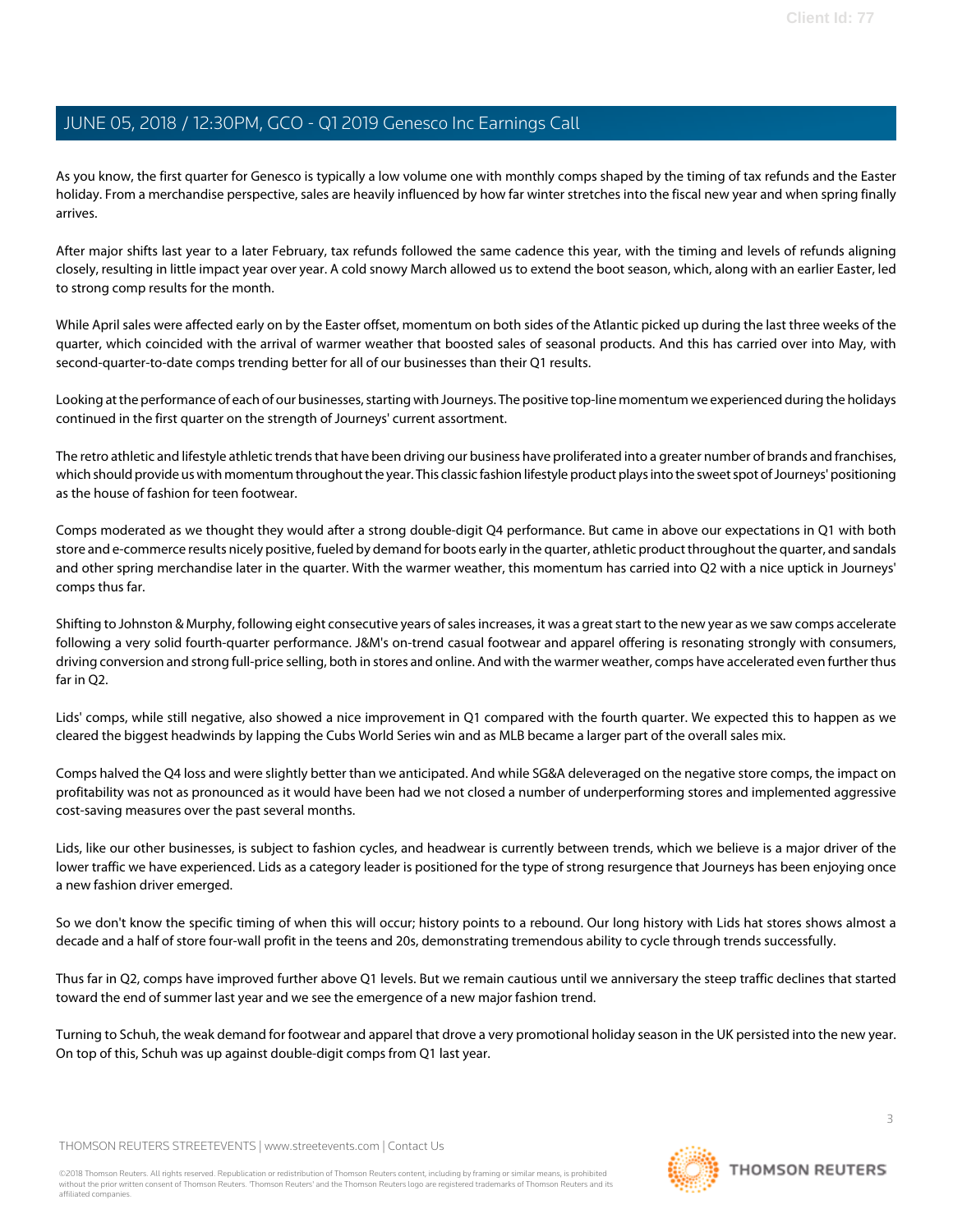While winter lasted late into the quarter in the US, the unseasonably cold weather persisted even longer in the UK, significantly diminishing demand for spring merchandise in March and April. The extreme weather conditions and difficult trading environment resulted in some of the worst UK retail sector results in some time.

Schuh's performance was also impeded by some product constraints due to certain vendors' decisions to pursue a scarcity model, limiting supply of some top-selling styles in the UK. So as a result of all of this, comps declined double-digits, which generated significant expense deleverage in this low volume quarter.

The Schuh team is working hard to navigate these headwinds and performance has become much less negative in Q2 thus far. While the comparisons become easier going forward and the weather is gotten warmer, the UK retail environment remains challenging, characterized by tepid spending, particularly on footwear and apparel.

In addition, while we expect availability of the scarce product to improve in Q2, the extent of this will have a direct effect on the degree of improvement in results, given the relevance of this product as a driving force behind current fashion trends.

In summary, Q1 overall performance was better than we expected in all our retail businesses, except in the UK at Schuh. And with more summerlike weather stimulating sales of seasonal products, comps in Q2 have gotten off to a solid start.

With respect to our outlook, we are encouraged by the signs of improvement elsewhere, but remain cautious about Schuh's near-term prospects. We are reiterating our guidance of adjusted earnings per share to range from \$3.05 to \$3.45. This guidance includes the impact of Lids as if it were owned by us for the entire year.

We do regard this guidance as a range with some upside and some downside potential reflecting the many variables in the current retail and licensed sports environments. Something close to the middle continues to reflect our best current belief of where we might come out for the year.

As we look out in fiscal 2019, our focus has been on executing the key initiatives we've talked about to change our operating model in response to the ongoing evolution of consumer behavior and the evolving retail environment. These initiatives are aimed at strengthening our customer connections, enhancing our in-store experience, building omnichannel capabilities, and fortifying the leadership positions of each business in addition to streamlining our cost structure and capital spending.

Mimi will cover the work we are doing to reduce real estate risk, rent expense, and capital spending as well as our broader cost savings program in her comments. Let me briefly update you on our four consumer-facing initiatives.

While a wide range of initiatives are underway in each of our businesses, I will highlight one or two examples to illustrate the progress we are making. In all of these initiatives, the name of the game is continuous improvement as competitors and technology keep raising the bar, especially on the digital side. And for each of these initiatives, category scale is important and therefore represents competitive advantage.

Number one: improve the customer experience in and across both the digital and physical worlds to build loyalty and maximize each customer's value to us. The first phase of the work at Journeys is to tackle the sources of friction and major pain points for customers in stores and online with the intent of bringing process and technology solutions to solve them.

Journeys now has a three-year roadmap to implement these improvements and also gather data from internal and external sources to create a unified view of the customer to better understand and serve their footwear needs.

Lids' efforts here are focused first on building the customer data platform that will allow them to have a single view of their customers' behavior, preferences, and transactions across all channels and devices to present personalized content, messages, and offers through their marketing channels.

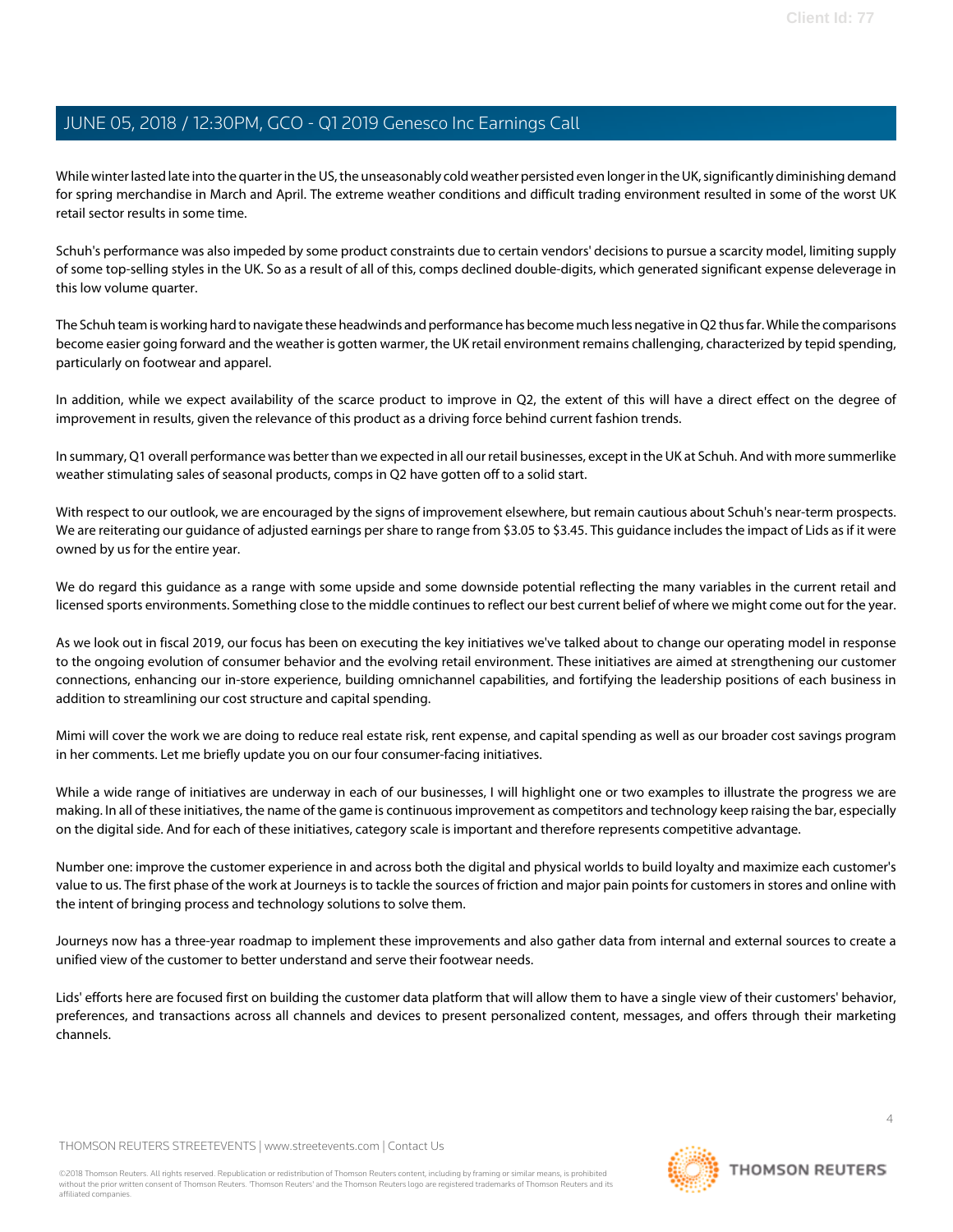Number two: enhance the in-store experience and drive traffic to our brick-and-mortar locations. An exciting example of the work we have done here is the May product launch of the Lids Color Prism Pack in Major League Baseball and NBA collections. This features seven trend-worthy colors of the new era 5950 iconic silhouette with two-tone embroidery and color-matched interiors, exteriors, and stickers.

This follows a blackout launch of an all-black product, which was exclusive to Lids and a few select independent accounts. Lids supported the launch with enhanced displays, banners, and window clings to create excitement in the stores and draw attention to the collection and gave exposure to the event through its own digital channel and social media accounts.

We are also excited to announce the opening of a remodeled Lids Times Square location using the new store design, which features cleaner product presentations, narrower assortments with more of a showcase orientation, and a larger emphasis on interactive experiences, such as custom embroidery. Those of you in the area, be sure to stop by and check it out.

Number three: building out omnichannel and digital capabilities. We recently held the ribbon-cutting for the expansion of the Journeys distribution center. We've invested here to build a customized module for e-commerce picking which features dedicated singles workstations and put-and-pack walls to marry up multiples for direct orders. This specialized capability will support Journeys' rapid e-commerce growth by not only making direct shipments more cost-effective, but also by getting product out to the customer faster.

In addition, we're enthusiastic about the work Johnston & Murphy is doing with artificial intelligence aimed at enhancing predictive search capabilities to individualize the user experience based on customers' browsing behavior and product affinity. And finally, we are pleased with the Schuh website redesign that went live in Q1, which gives a new look to complement the greater speed and functionality of the new platform.

And number four: strengthening the equity of our retail brands. The Journeys prom promotion is a great example of our unique efforts here. Starting in February, Journeys ran a 90-day nationwide all-store prom campaign to bring a massive citywide prom-themed celebration to one lucky city based on votes gathered through social media.

Houston was the winner of the big party, and Journeys was the winner overall, with tens of millions of impressions garnered across multiple social media platforms. Both the direct and store channels were important parts of this campaign, which captured a quintessential moment in a high school student's life, leveraging Journeys' positioning as the destination for teen fashion footwear for moments like these.

Now, shifting gears. Since we are in the middle of the Lids sale process, we won't have anything to say about that today and don't expect to provide any updates until the process comes to a conclusion. As soon as we have news to report, you will be hearing from us. But in the meantime, as you can appreciate, we are not commenting about or taking questions on this topic.

Finally, I'd like to thank our teams for their efforts to get the year off to a solid start. We have well-positioned businesses that are undisputed leaders in their categories and great people behind each one of them that can maximize their potential.

We are especially pleased with the prospects for a very strong year at both Journeys and Johnston & Murphy and would like to salute the talent and the dedication of our people there. We are pleased to see signs of improvement in the Lids business and want to recognize the focus and commitment required to make that happen in the midst of exploring a possible sale of the business and all the distractions that [cause].

<span id="page-4-0"></span>Finally, we appreciate our skilled and dedicated teams at Schuh and licensed brands who are working hard to make their way through the current headwinds facing these businesses. Our thanks go out to all of them and to all the rest of our employees as well.

And with that, let me turn it over to Mimi, who will go over the financials and guidance in greater detail.

#### **Mimi Vaughn** - Genesco Inc. - SVP Finance and CFO

Thank you, Bob. Good morning. As usual, we have posted more detailed information in our CFO commentary you can access online at our website. We have also posted a new brief presentation that summarizes our results and guidance, which you can find there as well.

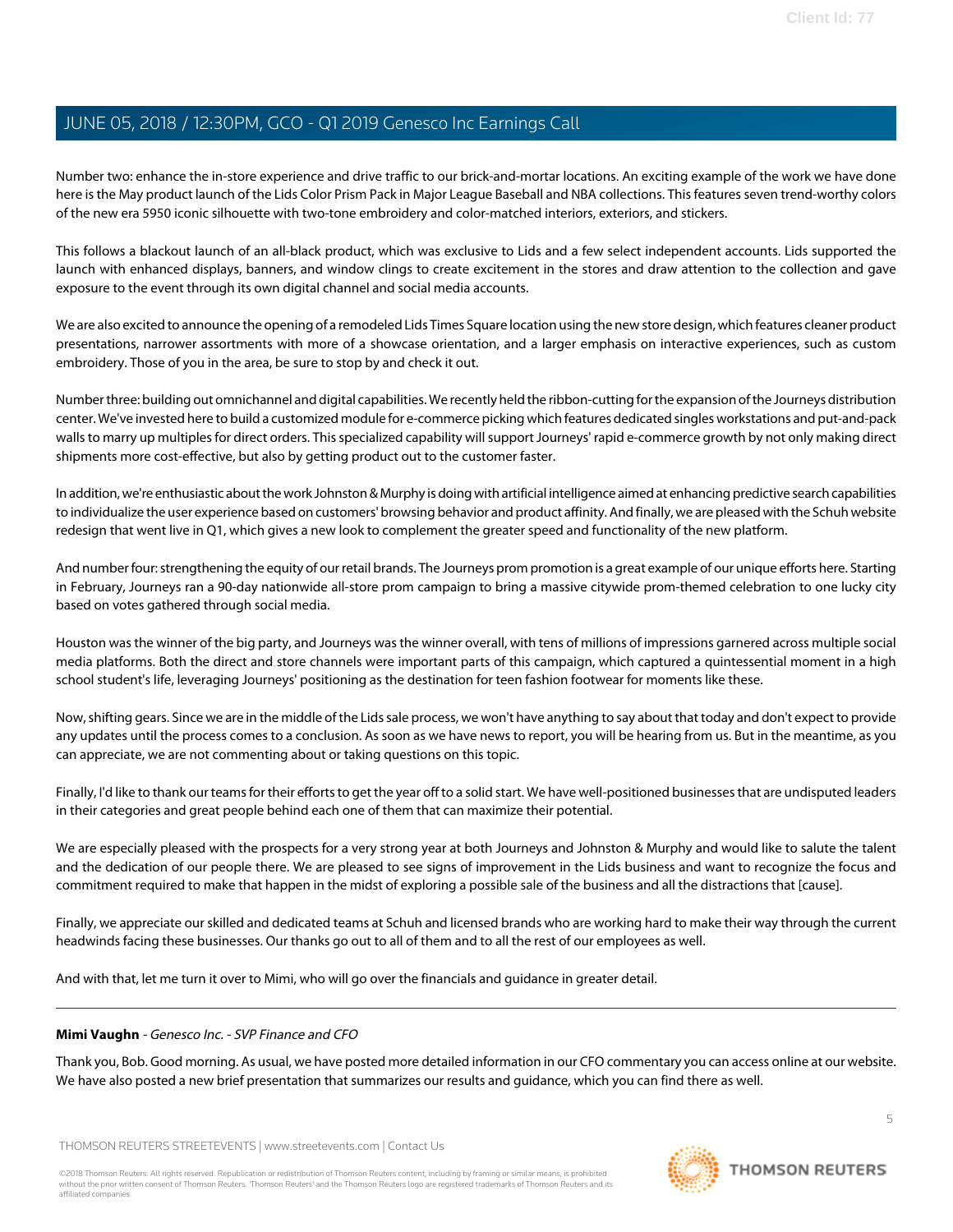The strong performance of Journeys and Johnston & Murphy offset in part the declines in our other businesses in Q1. While results across all our US retail businesses were better than expected, this was eclipsed by the significant turn in Schuh's business. Even with improved gross margins, SG&A expense delevered and impacted the bottom line due to the negative store comp and our largely fixed store expense base, which is especially difficult to manage down in this low volume first quarter.

Q1 consolidated revenue was flat at \$645 million. Excluding the impact of exchange rates, revenue would have decreased by 1%. Consolidated comps were down 1%, with store comps down 2% and direct comps up 10%. Although store comps were negative in total, they were nicely positive for Journeys and J&M.

Direct as a percent of total retail sales in Q1 was 11%, up almost 100 basis points, demonstrating again the tremendous progress we have made driving e-commerce sales in our business.

Journeys posted significantly improved sales and profits. Comps were positive 6%, marking the fourth consecutive quarter of increases. The business performed well across multiple dimensions, highlighted by meaningful year-over-year growth in-store traffic and improved average ticket size. This was driven by a combination of more boot sales and higher-priced fashion athletic product and sandals, which together delivered higher footwear ASPs.

Considerably stronger conversion and higher average ticket size in stores plus strong digital sales generated Johnston & Murphy's positive 7% comp. Sales of both footwear and non-footwear were up, propelled by J&M's casual assortment, which drove a nice acceleration over Q4 comps.

Price increases on select products that J&M began taking at retail last fall continued to contribute to the better average ticket size and had no impact on conversion. Both ASPs and units were up in the quarter.

Schuh began the quarter up against a very stout comp comparison of plus-10% from Q1 a year ago. While ASPs this year were higher, both traffic and conversion were quite difficult due to the unseasonably cold weather and lack of availability of some in-demand product we've discussed.

Both store and direct comps were negative, highlighting the degree of the challenge and yielding a negative 13% comp in total, which was a big swing from the positive comp achieved in all four quarters last year.

Lids' store traffic continued to be challenged in Q1, but conversion was much improved and transaction size was higher. We have been working to improve the markdown cadence in this business, taking more shallow marks earlier in the season.

These actions have been informed by better merchandising decisions as we have invested in both people and systems to accomplish this. The result is paying off, with the more shallow markdowns leading to higher transaction size.

Q1 comps of negative 7% were much improved over fourth-quarter levels. The increasing importance of MLB in the sales mix was a positive factor in Q1, but the continued lack of a major fashion driver, less representation of strong Canadian teams in both the hockey playoffs and the start of the baseball season, and softness in the branded hat business all had a negative impact. In addition, last year's continuing strong Cubs sales and sales related to the World Baseball Classic, which is an every-four-year event, made for tough comparisons this year as well.

Q1 consolidated gross margin increased 30 basis points to 49.9%. Without increased shipping and warehouse expense from higher e-commerce sales, gross margin would have been 10 basis points higher.

At J&M, gross margin was up 210 basis points, benefiting primarily from higher retail sales in its channel mix and lower warehouse expense this year. Journeys' gross margin increased 40 basis points. Without the extra e-commerce shipping expense, it would've been higher by 10 basis points as a result of higher IMOs due to brand mix and lower markdowns.

Gross margin was down 70 basis points at Schuh due to lack of full-price selling and some additional markdown activity to clear slower-moving product. At Lids, gross margin was down 40 basis points due largely to extra e-commerce shipping expense. Finally, weak demand for men's dress

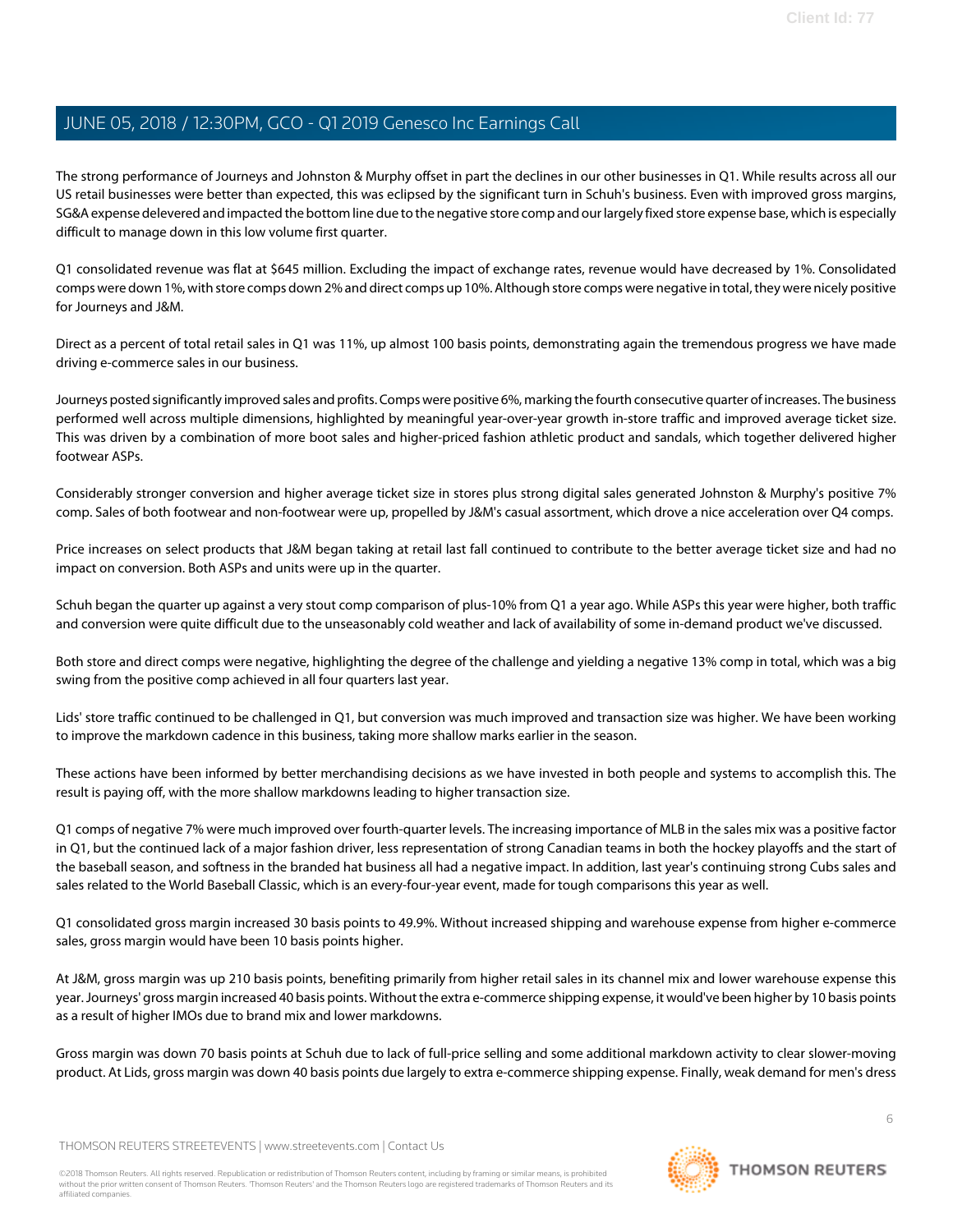and casual shoes in the midst of this strong athletic footwear cycle and increased closeout sales drove a licensed brands gross margin decrease of 130 basis points.

Total SG&A expense as a percent of sales increased 80 basis points to 49.9% with deleverage primarily from selling salaries and benefits and higher bonus expense in connection with our better-performing businesses. Without exchange rate increases, total expense dollars would've been flat for the quarter due to the impact of store closings, rent, and other cost reductions. We experienced a small amount of rent expense deleverage due to the negative store comp, but without the significant rent savings we have been getting, the deleverage would have been greater.

We've talked about pressure from minimum wage and competitor wage increases and we saw this continued impact on the wage rate in Journeys and Lids this quarter with mid-single digit increases. Schuh has been facing similar challenges with the living wage increases as well.

So Q1's net result was an adjusted operating loss of \$0.3 million versus operating income of \$2.9 million last year. Adjusted operating margin decreased 50 basis points to flat for the quarter. Journeys and J&M OI was up and the other businesses were down.

Turning now to the balance sheet, inventory is in good shape across all businesses. Q1 total inventory was down 4% on flat sales, not adjusting for foreign exchange. Journeys' inventory was down 5% on a sales increase of 8%. J&M's inventory was down 1% on a sales increase of 4%.

Lids' inventory was down 10% on a sales decrease of 10%, even including product Lids was carrying over into the new sports season rather than marking down to rebuy later. Finally, Schuh's inventory is up 8% on a sales decrease of 6% on a constant currency basis, but much of this is seasonal product that will sell through as soon as the summer advances.

Capital expenditures were \$20 million and depreciation and amortization was \$20 million, as we have already taken the steps this year to bring these two in line. We did not repurchase shares during the quarter and we have \$24 million remaining under the current \$100 million repurchase authorization. Total debt at the end of the first quarter was down 23% versus a year ago.

Moving now to guidance for fiscal 2019, we reiterate adjusted earnings per share to range from \$3.05 to \$3.45. As we have discussed before, this wider-than-usual range is because of a few potential variables.

The first is whether the decline in mall traffic and sales shift into digital and out of stores, which has been dilutive to earnings, will continue at the pace we have been seeing. Store comps underlying our guidance range from roughly down 2% to flat.

The second is the timing of the Lids rebound. We have anticipated a tough first half for Lids until we anniversary the start of more challenging comps late this summer. Since we don't yet have visibility into a new major fashion driver and how much of an improvement we will see in football sales this year, we remain conservative for the back half as well, in spite of the much easier comparisons. Finally, Bob has talked about the more limited visibility into Schuh's current trajectory.

For the year, we still expect consolidated sales will range from down 1% to up 1%, which is on the basis of 53 weeks last year versus 52 this year, with consolidated comps including direct ranging from flat to up 2%.

While our overall guidance remains the same, there are a few moving parts in the underlying assumptions, which I will now update. We plan to open about 50 new stores, not including new Macy's locations, and including seven stores we are reopening in Puerto Rico after last year's hurricane. About half of these new stores are Journeys Kidz and Journeys stores.

The new stores for Journeys and our more built-out concepts will be mostly opportunistic fill-in locations in strong malls where we haven't previously been able to get the right rent deal, which these market conditions today currently afford.

The results of recent store openings validate these new store and fill-in opportunities since we have been earning more than our cost of capital in similar situations. So we will continue to pursue these openings selectively.

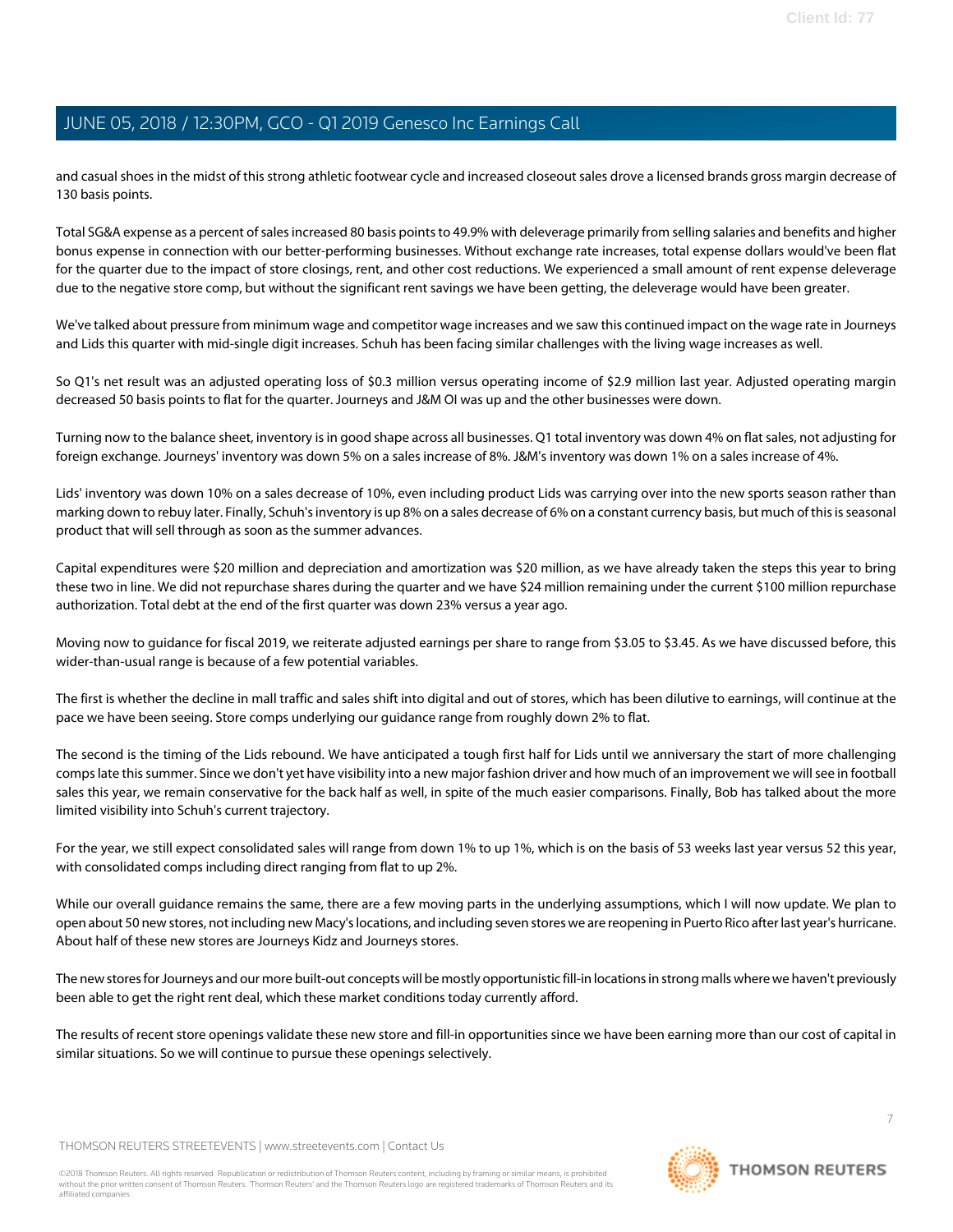We plan to close over 100 stores for a square-footage decrease for the second year in a row. However, we will keep a store open with short lease term if the rent deal is attractive, so this number may change.

We don't believe we transfer a significant amount of sales to our other stores when we close a store. So keeping a store open if we can get a good rent deal on a lease that is short enough to eliminate any long-term risk in a mall we believe is the right approach. Additionally, as you saw last year, stores we open will be far more productive than the ones we close as we selectively prune the unproductive stores from our portfolio.

We expect gross margin to be up 30 basis points to 40 basis points in total, with improvement in most divisions. With the low store comp and our largely fixed store expense base, we expect SG&A expense will delever in the 40-basis-point to 60-basis-point range, which, with the cost savings I will discuss, is a meaningful improvement over last year.

In addition, we are investing in store labor, which these savings will also help offset. So this all results in an operating margin percent at or a few tenths below last year's level and EPS that ranges from down a little to up double-digits.

Our fiscal 2019 tax rate is estimated at approximately 26.9%, inclusive of the benefit of tax reform and subject to refinement as the details of this reform develop in the course of this year.

One important call-out for modeling quarterly guidance in fiscal 2019 is the shift in the calendar as a result of the 53rd week last year. While this impacts all quarters, the biggest change is the shift of one of the large volume back-to-school weeks at the beginning of August out of the third quarter and into the second, which will help Q2 and hurt Q3.

Even with this shift, it will be difficult to make money in the second quarter, as the shift will simply help to offset some of the headwinds we are facing in the quarter. So we still expect all our positive earnings to come in the second half this year.

Capital expenditures will range from \$70 million to \$75 million, down substantially from last year and the previous four years when we have been investing in major upgrades of our distribution facilities. We plan to spend about 40% of this capital on digital, IT, and other projects while investing the balance in refreshing our store fleet and opening the new stores we discussed. We estimate depreciation and amortization at \$78 million. We are working toward a 10th of a turn improvement in inventory, which should help cash flow for the year as well.

Lastly, we are assuming 19.6 million average shares outstanding. This guidance assumes no stock buybacks, but we can use repurchase availability opportunistically going forward.

We've talked about the efforts to manage down capital spending and I will finish up by discussing our critical initiative to reduce cost. We recognize that the added expense of operating two channels and driving traffic to the stores dilutes profitability and that we must reduce the store cost structure and improve efficiency in e-commerce to combat this.

As such, we launched a profit enhancement program to take out \$35 million to \$40 million of annual expense. This program is a key priority in every one of our businesses. We have invested significant effort here and we are making good progress.

As an integral part of this program, we are having very good success with renewals and rent reductions, partnering with our landlords to achieve acceptable rents. To give an update, we have negotiated over 100 renewals so far this year and achieved in total an 18% reduction in cash rent or 12% on a straight-line basis.

With about 250 more renewals to go, we will keep working at this. The compounding effect of last year plus this year's decreases leads us to project rent expense below last year's level, both in terms of dollars and as a percent of sales.

Another important aspect of these renewals is the shorter term, which gives us flexibility and allows us to start thinking about rent increasingly as more variable than fixed. This year's renewals have an average term of 2.2 years, with B malls down to a little over a year.

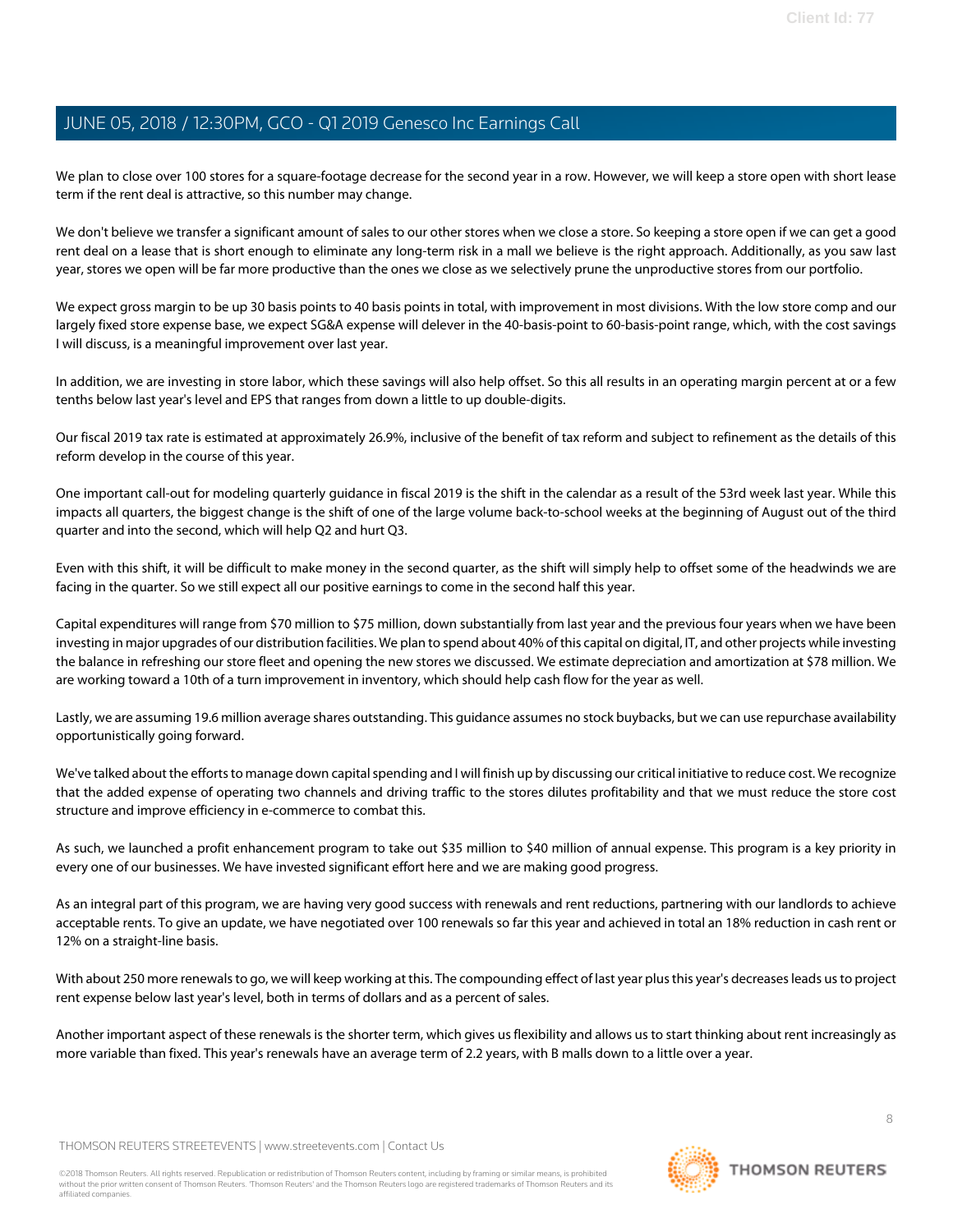Other significant areas of cost reduction are targeted headcount reductions we have already made and benefits from renegotiation of our freight carrier contract, which went into effect at the end of last year. When it comes to closed stores, we are counting only the losses and not the entire cost base in the savings.

This overall program is broad-reaching and includes additional opportunities in stores such as utilities expense, bank and credit card fees, store network costs, and store supplies. It includes opportunities in benefits in IT, the DCs, and beyond. This is the start of a multiyear effort to reshape our store cost structure and allow for continued investment in e-commerce and digital.

Now we are ready to take your questions.

#### **QUESTIONS AND ANSWERS**

#### **Operator**

<span id="page-8-0"></span>(Operator Instructions) Pamela Quintiliano, SunTrust.

#### **Pamela Quintiliano** - SunTrust Robinson Humphrey - Analyst

Great. Congratulation, guys, on the execution and thanks for all the detail. So just had one quick one first on traffic. Sorry if I missed this, but although you were pressured, was it above or below the overall mall levels, specifically Journeys and Lids?

#### **Mimi Vaughn** - Genesco Inc. - SVP Finance and CFO

So Pam, when you look at Journeys, Journeys was actually above the mall levels. Journeys is positive with traffic; the mall levels were still for the first quarter negative. Lids has been facing traffic challenges, so Lids was actually below the levels of mall traffic.

#### **Bob Dennis** - Genesco Inc. - Chairman, President, and CEO

And Pam, you know our interpretation of that, obviously, is we've got Journeys very much on-trend. And their traffic comparisons are against a period when they were less on-trend. And then the opposite is true at Lids.

So there is the overall traffic trend in malls, which continues to be slightly negative. But Journeys is outrunning [Macklin] and Lids is slipping a little bit behind at the moment.

#### **Mimi Vaughn** - Genesco Inc. - SVP Finance and CFO

Well, and the thing that we remind you of is that even with the traffic trends that we are seeing in malls these days, we are seeing higher conversion. What the customer is doing this days is they are doing all of their window-shopping and using their digital devices to determine what they want to buy prior to coming into the store and prior to coming to the mall.

So we are actually seeing, particularly in Johnston & Murphy, some very nice conversion increases, which along with the ticket size is what has been driving their very nice comp.

#### **Operator**

Janine Stichter, Jefferies.

THOMSON REUTERS STREETEVENTS | [www.streetevents.com](http://www.streetevents.com) | [Contact Us](http://www010.streetevents.com/contact.asp)

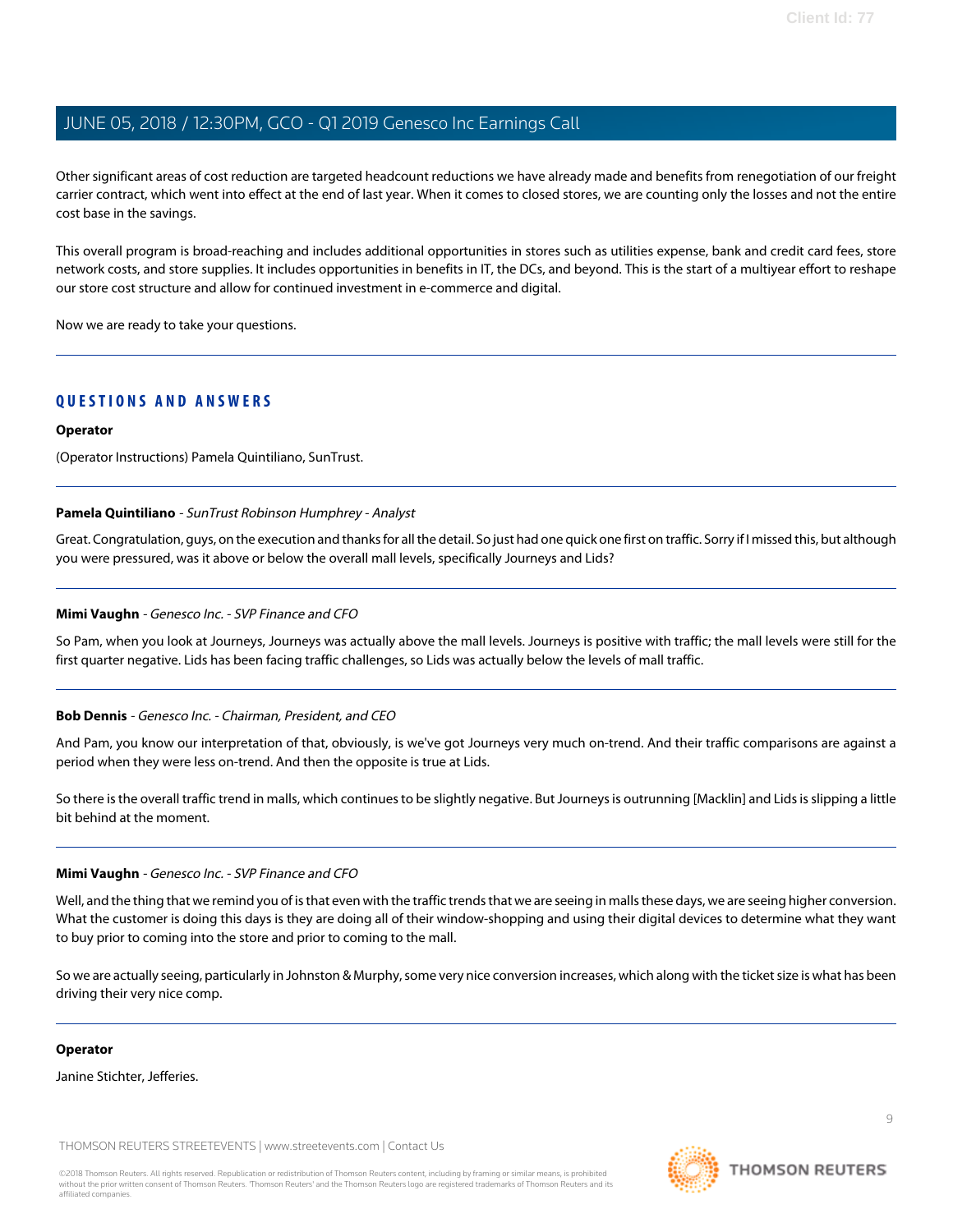#### <span id="page-9-0"></span>**Janine Stichter** - Jefferies LLC - Analyst

Good morning. I just want to dig a little bit more into the Journeys business. Can you give us just some color on how you would compare the level of either vendor concentration or product category concentration to prior positive comp cycles?

And then any thoughts on how you see the current fashion cycle evolving. How long you think it will stay in this cycle that seems to be playing [prevalent] to Journeys' sweet spot. Thank you.

#### **Bob Dennis** - Genesco Inc. - Chairman, President, and CEO

So in terms of the concentration, we continue to first of all assort the store to give the customer what they want. We have seen with the retro athletic trend and with the fashion trend in athletic to be an opportunity to diversify beyond the concentration that we had in the last fashion cycle. So we are feeling pretty okay about the concentration at the moment.

In terms of the fashion cycle, that's a big wildcard. We feel like we are in a good spot for this year. We see the brands coming in and refreshing the look that they are providing our customers in a way that reinforces newness inside of what the current overall trend is. So we are feeling it is pretty good.

If you look at the history, we've had two-, three-, four-year runs with these fashion trends. There have been concerns that social media shortens that. Right now we feel like we are on a very good trend, and as I said, we feel pretty confident about the rest of this year.

#### **Operator**

<span id="page-9-1"></span>Jonathan Komp, Baird.

#### **Jonathan Komp** - Robert W. Baird & Company, Inc. - Analyst

Yes, hi, thank you. I want to just clarify. Mimi, first on Q2, when you said it would be difficult to make a profit, you called out some other headwinds. So I just wanted to clarify what those other headwinds were specifically.

And then bigger picture question, just going back to the Journeys sales trends. I think last year, comps turned positive around April. So I want to get your thoughts on the business sustaining pretty positive levels and even accelerating here quarter to date against what looks to be tougher compares and how that factors with your outlook ahead.

#### **Mimi Vaughn** - Genesco Inc. - SVP Finance and CFO

So Jon, I will take the first one and then hand it over to Bob to answer your second question. But in terms of the second quarter, so you will just have to think a little bit about our business.

First and second quarters are very low-volume quarters until we get into back-to-school. And the third quarter and in holiday in the fourth quarter, we are at smaller sales levels and therefore it's difficult to leverage our fixed expense base. And so we will take staffing down to one person in stores. We have got the same rent in May that we have in December. And so we are doing all we can to manage our expense base.

And so the headwinds specifically that I was referring to are that we still expect that Lids' comps will be negative in the second quarter. And while we didn't initially anticipate that Schuh's comps would be negative, we now, just given the experience we had in the first quarter, have taken their comps and guided their comps to be negative in Q2.

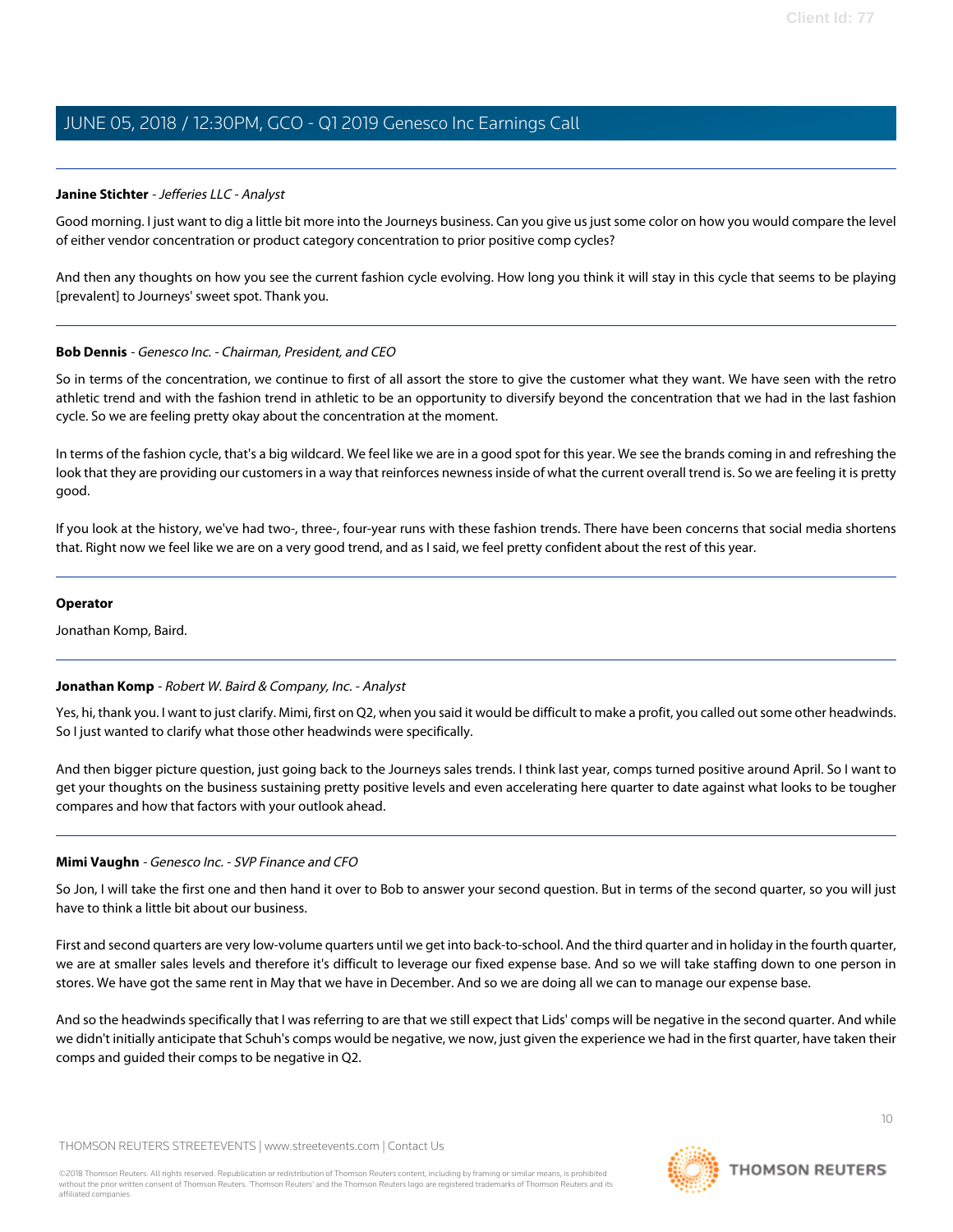We are very encouraged by what we are seeing in both Journeys and in Johnston & Murphy. But in such a low-volume quarter, the combination of those negative comps from those couple of businesses is what we would describe as a headwind.

#### **Bob Dennis** - Genesco Inc. - Chairman, President, and CEO

I will just first add on to that one. The other thing that we are experiencing in our business, which has been going on for years, is the expansion of our digital business and the negative comps in our stores, which we have repeatedly said is dilutive.

So over many years, what has happened is our operating margin is not what it used to be. We want to see it start to climb back up. But while we are at a lower operating margin, the quarters that take the real hit are the first and second quarters because we have very little flexibility on costs, given that those are -- the stores in particular are fixed cost machines for the first two quarters before we start ramping up our labor for back-to-school and Christmas.

On your question with regard to the improving comps at Lids -- at Journeys. You are correct; last year, they improved meaningfully in every quarter. And so when you look at our projections for this year, we are bringing the expectations for Journeys' comps down a little bit every quarter.

The best way to probably understand it, though, is I would encourage you to go back and look at a three-year stack. Because when you look at some of the strong comps from last year, much of last year's strong comp was a rebound from the weak comp the year before that.

And so you really have to go back in history to understand the shape of the comp. And I would encourage you to go back -- I won't go through all the numbers here, but go back and look at a three-year stack to get a feel for what we are doing with our expectations.

#### **Operator**

<span id="page-10-0"></span>Mitch Kummetz, Pivotal Research.

#### **Mitch Kummetz** - Pivotal Research Group LLC - Analyst

Thanks for taken my questions. Bob, I was hoping to get a little bit more color on Lids, just in terms of the quarter and then the outlook over the next quarter or so.

So on your negative 7%, is there any way you can kind of parse out or give some color between sort of the headwear side of it versus Locker Room and Clubhouse? Can you talk about the impact of Cubs and NFL on the quarter? I know it was less this quarter than last. I don't know if it was meaningfully less.

And then on MLB, it sounds like MLB is doing well. Can you say if that is actually comping positive? And can you speak to how that business ramps as a percentage of Lids' sales as you go into the second quarter versus the first quarter?

#### **Bob Dennis** - Genesco Inc. - Chairman, President, and CEO

Yes, let me give you some general themes and then I ask Mimi to give you more specifics. The headwear business has gotten a little more difficult for us. It's -- ballpark, we do two-thirds of our business in headwear and about a third in the Locker Room business.

And so the headwear business, because we are just searching for that next fashion trend, has been more challenged than it has been in a while. The Locker Room business on a trend basis is actually getting a little better. It's not as negative as it was.

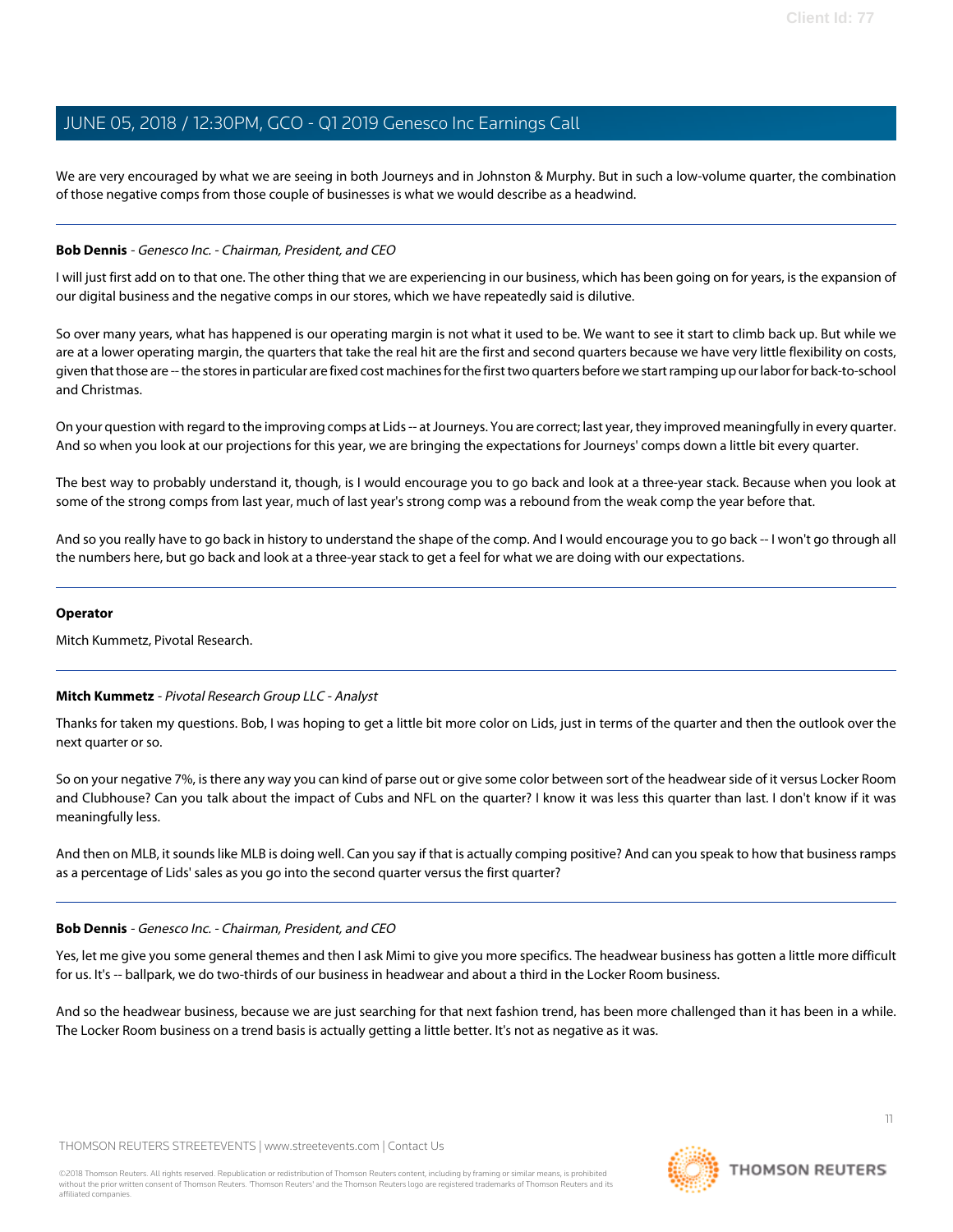Underneath that, there is a lot of stuff, which is just the nature of the licensed sports business. So for example, last year we had the International World Series, in which we did a lot of business. And so we missed that this year. Cubs -- obviously the tail end of the Cubs was going on right now a year ago, the excitement of the new season after winning the championship.

Then we have some good things. The Yankees doing as well as they are; that's our number one team. And so the Yankees are terrific for the business. So when the Yankees are doing well, MLB is doing well.

For more detail, Mimi?

#### **Mimi Vaughn** - Genesco Inc. - SVP Finance and CFO

So Mitch, just specifically around your question. In the first quarter, Lids stores, just given the headwinds Bob described, their comps weren't that different than the Locker Room stores. And as we said, we are very excited to be getting into baseball season because baseball is our number one league in the first quarter.

It's still our number one league in the second quarter; it becomes even bigger. And then the impact of baseball starts to trail off in the third quarter with the start of football season. So far, our Clubhouse business in particular has been on fire because the Yankees have been on fire. And so that's been a very nice tailwind that has been driving the Clubhouse business and really the Lids business overall.

#### **Operator**

<span id="page-11-0"></span>Laurent Vasilescu, Macquarie.

#### **Laurent Vasilescu** - Macquarie Research - Analyst

Good morning and thanks for taking my question. And thank you, Mimi, for the color on the cadence of earnings between the first half and the second half of the year.

Regarding the shift of the important week from the third quarter into the second quarter, could you possibly quantify the shift in EPS for that week? And then secondly, any directional color on where gross margins could go for the second quarter would be great.

#### **Bob Dennis** - Genesco Inc. - Chairman, President, and CEO

I will just make the one comment. We don't give a quarterly guidance because of all the moving parts that I just finished describing, particularly in the Lids business. This is just another example of moving parts.

And so with that said, let me hand it over to Mimi.

#### **Mimi Vaughn** - Genesco Inc. - SVP Finance and CFO

Yes, I know that it's a tricky week and it's tricky in particular because it's such a big back-to-school week. It might not be as impactful in other businesses.

So just on the basis of last year, Laurent, if you look at the dollar amount of business that we would end up shifting from the third quarter to the second quarter, if you shift about \$20 million, that should take care of the shift. And then you can work whatever your flow-throughs are to be able to flow through the right amounts.

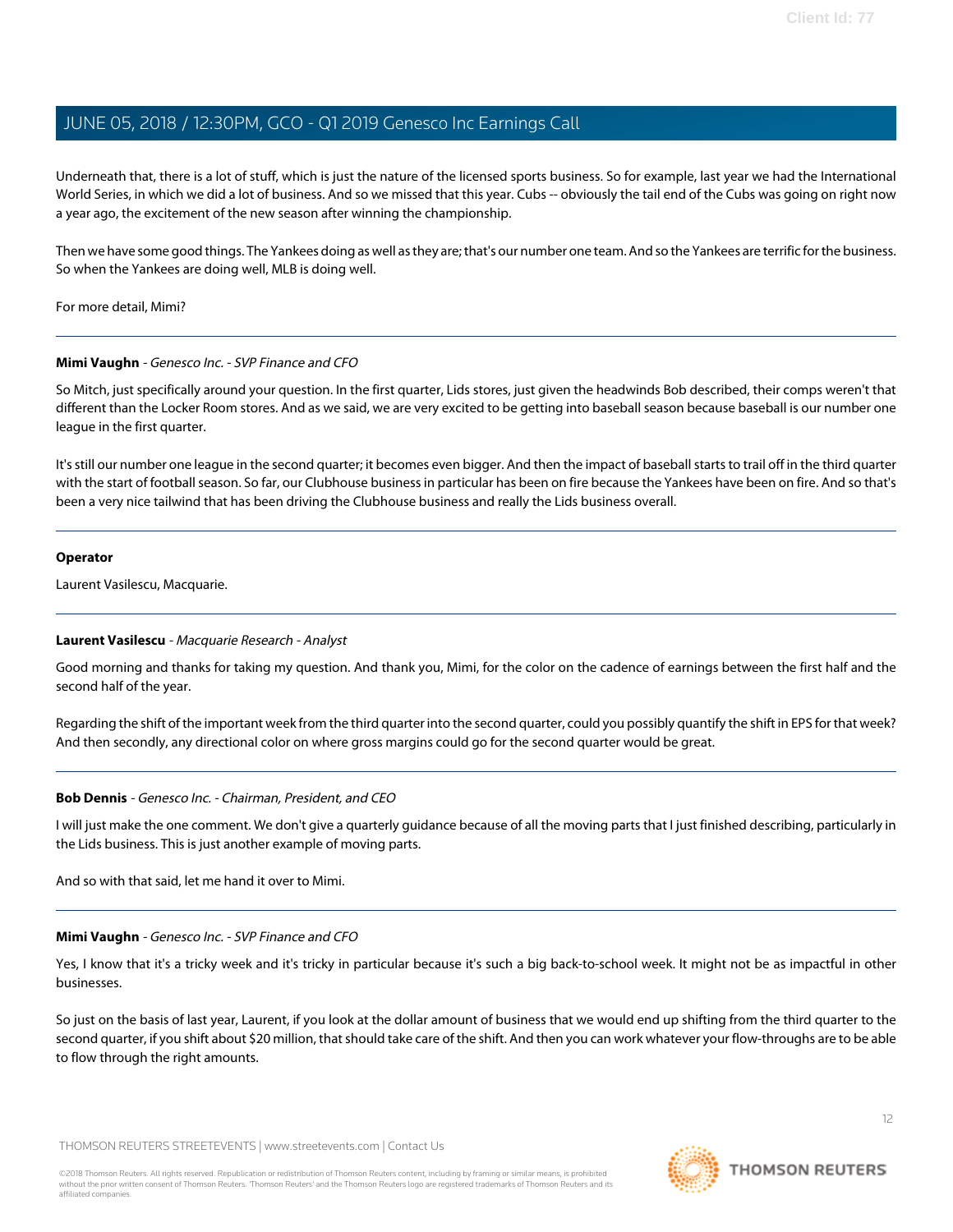As I said, we feel like there is some positive opportunity for gross margin this year. We saw gross margin up 30 basis points in the first quarter. We also think that there is stronger opportunity in the back part of the year for that gross margin lift, only because we have more opportunity to do business than both with back-to-school and with holiday.

#### **Operator**

Pamela Quintiliano, SunTrust.

#### **Pamela Quintiliano** - SunTrust Robinson Humphrey - Analyst

Thanks for taking up my follow-up question. Just a quick one on the online business. Can you talk about if that trended above or below your expectations? And just any granularity by division during the quarter?

#### **Bob Dennis** - Genesco Inc. - Chairman, President, and CEO

In general, we continue to deliver a double-digit gain. We are pleased with that. And it has sort of been in the ballpark of our expectations.

In terms of specific business units, Mimi?

#### **Mimi Vaughn** - Genesco Inc. - SVP Finance and CFO

Yes, so you know, Pam, we are not breaking out specific business units anymore just because online comps are just so integrated with store comps these days. But we were up 10% against really a phenomenal up. I think we were up close to 30% last year in the first quarter.

So a little bit of the lower comps this first quarter I think is against a very strong compare from last year. Journeys' business especially has been comping strongly on the direct side. Journeys, some of our other businesses are more penetrated and so there has been lots of opportunity for Journeys to grow quickly because of some of the investments they have been making.

#### **Bob Dennis** - Genesco Inc. - Chairman, President, and CEO

And Pam, this is going to get over time a little trickier for us to discuss and for you to analyze in the sense that the world is blurring in terms of what's an online sale. If you have a person who comes online but is buying from you because they have the chance to pick it up in the store, you have to give credit in a way for both the digital and the existence of that store for having closed that sale.

So I think increasingly we and others in the retail space will be just talking about comps. And then try to give some color about how much digital is helping comp, but it won't be strictly defined to what the digital sale was, which we have heretofore defined as a sale that is made on somebody else's device.

#### **Mimi Vaughn** - Genesco Inc. - SVP Finance and CFO

And I would just remind you that we run our e-commerce businesses to be profitable. So we are happy to take e-commerce sales to the extent that the customer wants to make those sales.

But the other thing that we've been delighted about is the strength of the store business for both Journeys and Johnston & Murphy. Because the positive store comps and the cost reductions that we have implemented and a strong direct business, that makes for a good formula for profitability.